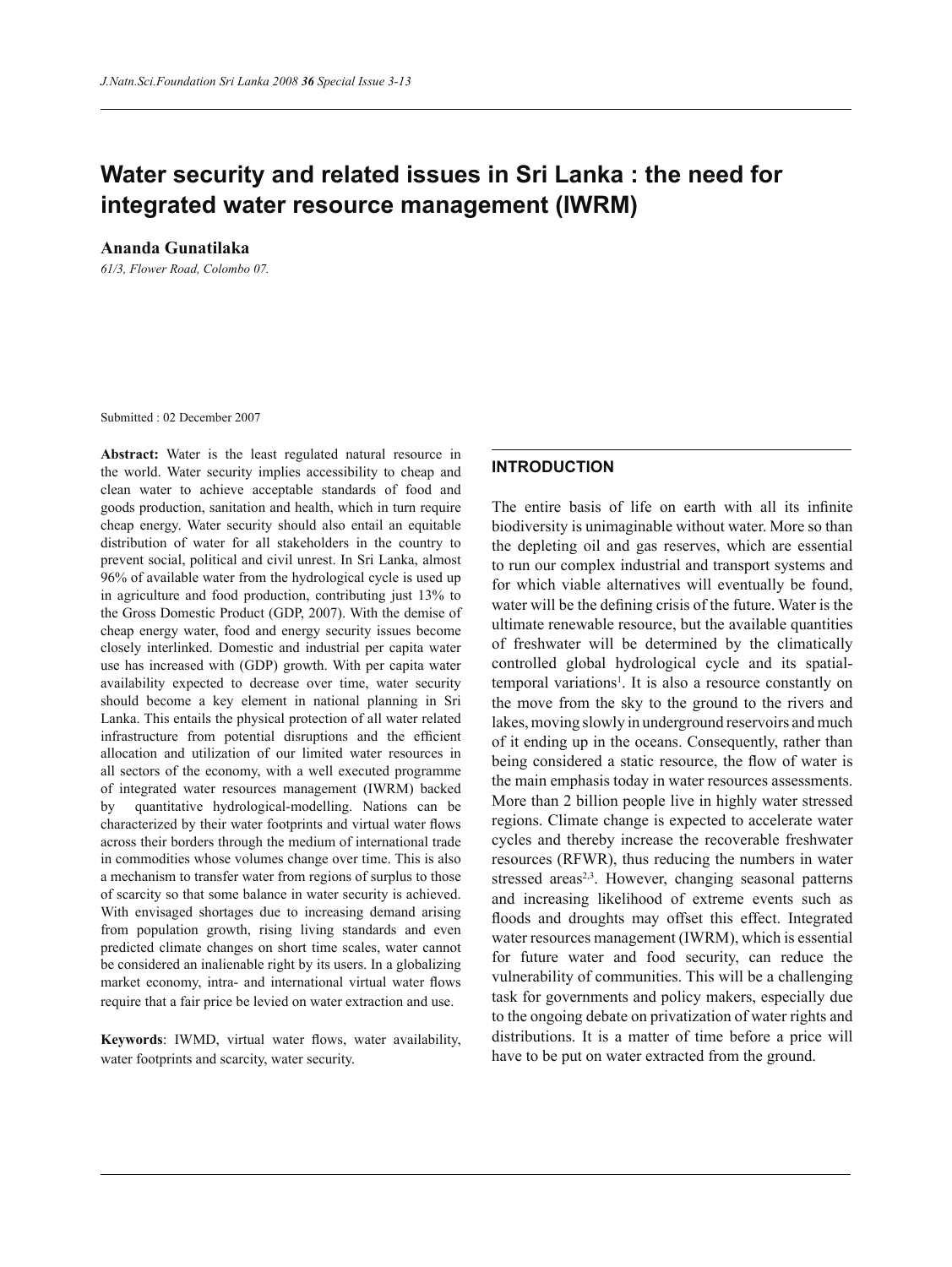Water economists estimate that by 2025 water scarcities will cut global food production by more than the current U.S. grain harvest<sup>4</sup>. Why water scarcity? As populations increase and economic growth and standards of living improve, this is immediately reflected in the per capita use of water. Humans need a staggering amount of water to feed and clothe them in a lifetime. Exports of food, grain, cotton, sugar, textiles, paper etc., are actually an indirect trade in large amounts of water (designated virtual water) as these items are water based products (Table 2). In the future, there is a real danger of water being diverted to grow bio-fuel crops at the expense of food crops. The average urban house in Asia uses about 200 litres/day; Australia and the USA consume almost 450 litres/day<sup>5</sup>. Consequently, producing countries are mainly responsible for reducing the flow of rivers and even emptying them in some areas, while at the same time depleting groundwater resources. A recent book $5$ documents the hydrological anarchy prevailing in the world today with dire consequences predicted in the coming decades and warns that future food security could be impaired if water shortages become critical (already happening in India and Pakistan).

Water security refers to the accessibility of communities to adequate amounts of clean and affordable water to maintain acceptable standards of food, drinks and goods production, sanitation and health (World Health Organization recommended minimum water quality standards). By definition this also includes availability of water for irrigation and industrial processes. Growing water shortages in many parts of the world are forcing governments to treat water security as a priority in national planning. To ensure water security it is also essential that cheap energy is available to extract the underground water from deep aquifers, when available surface water is inadequate; transport the water through canals and pipes; manage and recycle waste water and in the extreme situation to desalinize brackish and saline waters. Globally, the amount of energy needed for these services exceeds 26 Quads (7% of total world consumption of energy; 1 quad =1 quadtrillion btu). Consequently, water security is inextricably linked with energy security. Since most water demands are in agriculture and food, it has a major bearing on food security too. In a global sense, there is no shortage of either water or energy today. What is in short supply is cheap and clean water that is accessible to communities. The era of cheap energy is over for good and in the developing world rising energy costs are a major constraint to water security<sup>6</sup>. Nations should strive to formulate viable water and energy policies where the efficient (not wasteful) and

wise use of available water (and energy) is enforced. This is important as it has a bearing on environmental and sustainability requirements. Water security can be improved by affordable infrastructure investments and better management, which in turn improve public health and sanitation, food security and industrial development. The United Nations Millenium Development goal is to reduce by half the number of people without sustainable access to safe drinking water<sup>7</sup>.

Globally, annual human and animal water consumption is only about 0.3% of the total water availability<sup>1</sup>. Most critically, lack of minimum water security is also a fundamental cause for the prevalence of ubiquitous poverty across much of the developing world. Poverty alleviation and the accompanying national developmental paradigms must have water security as a cornerstone of their programmes. A major part of current international trade directly or indirectly involves water, energy and food or their derivatives and by-products. In Sri Lanka (and in many other countries) there are no reliable estimates of groundwater extraction, which compounds the problem. Like all natural resources, society will eventually have to pay a market price for the largesse. This is why certain soft measures (legislation, regulation, water policies and pricing mechanisms) and technological applications need to be considered to manage supply and demand wisely and ensure water security in Sri Lanka.

# **Water budgets** 1,2,3,7,8

The earth's total water supply is estimated to be about 1300 million  $km^3$ . About 96% (1250 million  $km^3$ ) is in the oceans and is undrinkable;  $\sim$ 28 million km<sup>3</sup> of fresh water are locked up in ice caps and glaciers; the earth's atmosphere contains 12.5 million km<sup>3</sup>; rivers, freshwater lakes and groundwater contain  $\sim 8$  million km<sup>3</sup>. Consequently, > 99.7% of all water is not available for human/animal consumption. The remaining 0.3 per cent freshwater is not easily accessible due to location and depth. Much less than 1% of the total supply is available in stored groundwater. The global demand for water has increased by 300% during the past 50 years. Almost 70% of available freshwater is withdrawn for agriculture (in Africa it is ~90%; in Sri Lanka it is 95%; in the USA 39%, but almost 40% of its water is used up in cooling thermal/nuclear power plants). Global water extraction in 2005 was  $\sim$ 4000 km<sup>3</sup> (=  $\sim$ 30% of the World's total freshwater supply; this is projected to rise to 70% by 2025). Overpumping of groundwater by farmers now exceeds natural replenishment by  $> 160$  km<sup>3</sup> (= 4% of total extractions).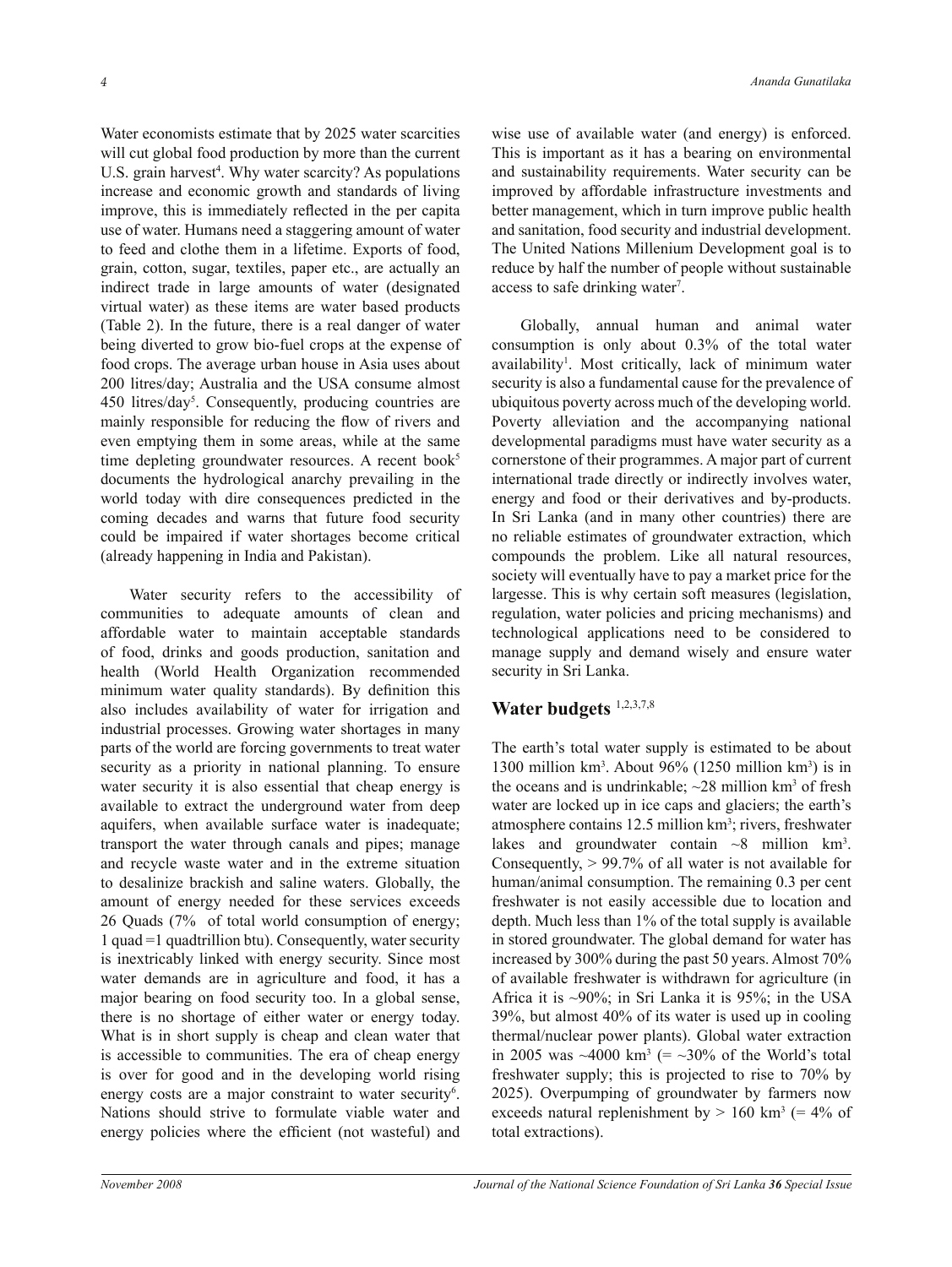If the above figures are placed in context, it is estimated that 1.1 billion people worldwide lack access to clean water and 2.4 billion lack access to basic sanitation and live in areas of high water-stress<sup>7,8</sup>. The WHO sets the minimum amounts of water required to satisfy basic human needs at  $\sim 1,000$  m<sup>3</sup> per capita per year. Today, over 200 million people in about 20 countries live much below that level and by 2050 will go up to 1.7 billion in 40 countries<sup>2</sup>. There are health impacts of these shortages. Water borne diseases account for 80% of all infections in developing countries, with 4 billion cases of diarrhoea annually, 200 million with schistosomiasis and several millions infected with malaria and dengue, 6 million suffering from trachoma etc. Consequently, health security is also called into question.

Throughout human history, rivers have been our foremost source of fresh water, both for agriculture and domestic consumption. The amount of water stored in all the world's rivers is  $\sim$ 2000 km<sup>3</sup>, much less than the current water withdrawals of  $\sim$  4000 km<sup>3</sup>/year. However, their annual discharge is  $\sim 45,500$  km<sup>3</sup>, which flows mainly to the oceans. This is the amount considered to be the potential maximum recoverable freshwater resource (RFWR) if all upstream water is used<sup>2</sup>. But RFWR are also required for water demands of ecosystems and river navigation. Water withdrawn from rivers (and underground water) is called 'blue' water and water



**Figure 1 :** Average annual rainfall in Sri Lanka (1960-1991) Source*: http:// iri.columbia.edu/ ~mahaweli*

evapotranspiration from non-irrigated cropland is called 'green' water<sup>9</sup>. Only  $\sim$ 10 % of blue water and 30% green water resources are used globally and there should be no water scarcity. The problem is the high variability of it's availability in time and space. Thus, all of the available RFWR are not available to society. Flow during floods and wet seasons cannot be used during dry phases if not for the millions of storage systems (reservoirs, lakes, etc.,) in place by regulating the flow of major rivers. This stored water is estimated to be about 7200 km<sup>3</sup> globally<sup>10,11</sup>. Pioneering country studies of water withdrawals and global water balance estimations with future projections have been carried out, which are an invaluable compilation for water scientists and water economists<sup>12</sup>.

## **Sri Lanka**

Rainfall accounts for a major share of precipitation in Sri Lanka where average annual rainfall varies spatially from < 1000 mm in the dry zone to over 5000 mm in the wet zone (Figure 1). Estimates of average annual rainfall in Sri Lanka (65,610 km<sup>2</sup> area) varies from 1800–2000 mm<sup>13,14,15,16</sup> giving a total volume ranging from  $\sim$ 118,000-131,220 Gm<sup>3</sup> . Evapotranspiration (ET) measurements in 70 drainage basins<sup>17</sup> (out of a total of 103 basins) registered values of 900-1550 mm  $yr<sup>1</sup>$  for the wet zone (with the low end values at the highest elevations) and measurements of 1200-1550 mm  $yr<sup>-1</sup>$  in the dry zone. Consequently, substantial water surpluses and deficits occur across the climatic zones, which are seasonally determined. Spatial and temporal variations of ET have also been discussed<sup>17</sup>.

The average annual volume of surface water in Sri Lanka is estimated to be  $\sim 51,300$  Gm<sup>3</sup>. The flow and storage of this volume is in 103 drainage basins ranging in size from  $\sim$ 10,000 km<sup>2</sup> (the Mahaveli Basin) to < 10 km<sup>2</sup> in coastal rivulets. Only 18 of the country's rivers have basin areas exceeding 1000 km<sup>2</sup>. River discharges show a wide range of spatial and seasonal variability caused mainly by rainfall variations<sup>18,19</sup>. In the high rainfall areas, river discharges amount to 50-70 % of rainfall. In the catchments of the central highlands, tree or forest cover curtails stream flow significantly. In the dry zone areas, river flows account for  $\leq 30\%$  of rainfall even during rainy seasons; infiltration is high and surface runoff is minimal or absent. In the Precambrian hard rock metamorphic terrain of Sri Lanka  $(\sim)0\%$  of the area), rainfall is the determining factor of surface drainage and river discharge variations. Wet zone drainage basins  $(-27%$  of the area) account for almost 50% of total river discharge<sup>19,20</sup>.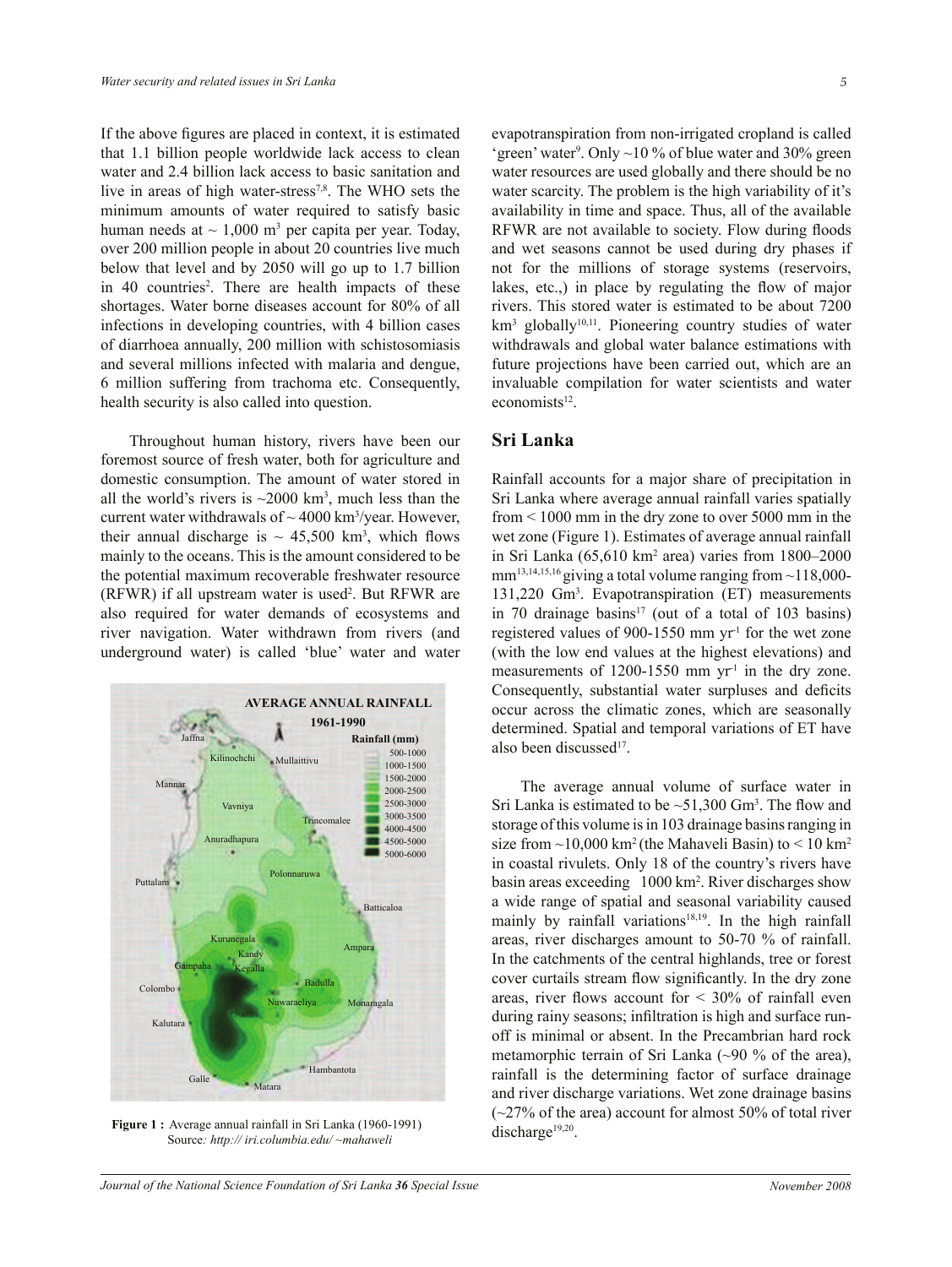The total groundwater (from surface infiltration, percolation and sub-surface circulation) potential of Sri Lanka is estimated to be  $\sim 78,000$  Gm<sup>3</sup> (UNEP) <sup>21</sup>. Due to the lithologic character and low porosity of the rocks and the absence of deep aquifers, about 50% of the country is poorly endowed with groundwater $22,23$ . The aquifers are shallow and small (occurring within the weathered mantle, coastal sand aquifers and freshwater lenses in dune areas and as fracture porosity within hard rocks at depth). Large amounts of extractable water are found in the coastal strip of Miocene limestone in the north, northwest and northeast of the country  $(\sim 5,000)$  to 20,000 G litres yr-1). These soft rock/sediment aquifers are  $\sim$ 10 % of the total surface area. Since most rural communities depend upon well water for drinking and other domestic requirements, it is this fraction that is most vulnerable to over-exploitation in the future. A paradigm shift from unregulated groundwater extraction to groundwater management and governance holds the key to its equitable use and sustainability. Additionally, groundwater is being increasingly extracted for agriculture. All issues related to groundwater extraction, overexploitation, optimal utilization, water pollution, conservation of drinking water sources, water rights and water pricing are addressed by IWRM practice.

Basically, these three components constitute the water resources capacity of Sri Lanka. The construction of large storage reservoirs over the past 60 years has resulted in an overall irrigation capacity of  $\sim$ 540,000 hectares of which 63% are served by major irrigation systems<sup>16</sup>. With the completion of the Mahaweli Project, further expansions are subject to much uncertainty in the use of water resources and appropriate and efficient water management practice. Structural and administrative mechanisms to regulate efficient water use and distribution are much to be desired. Wastage is high and farmers simply do not pay for the water they use. There is an absence of consensus, cooperation, reciprocity and much selfishness when it comes to sharing water for the benefit of the entire community. A levy or price on the volume of water used, both to reduce waste and earn revenue for local infrastructure maintenance would create another inefficient bureaucracy and controls. The free access to irrigation water is considered (irrationally) an inalienable right by farmers. The available water is inadequate and double-cropping of rice is a problem. Cropping intensity can be maximized only by improving IWRM practice, which would lower costs, rather than doing so by increasing arable land extent and new irrigation projects.

Sri Lanka is fortunate in that her three main plantation crops (tea, rubber and coconut) are almost totally rain fed. Today, agriculture and forestry accounts for only 16 % of Sri Lanka's GDP, which includes the use of underground water. Total water withdrawals have been estimated at 10 km<sup>3</sup> in 1996. Most of the water withdrawals are used for growing rice with ~85% of the irrigated area and 44% of the population being in the dry zone<sup>24</sup>. Yet, an enormous irrigation infrastructure has to be maintained for just one crop, which is essential for food security in the country as it is the staple diet. The irrigation efficiency (i.e. the ratio of irrigation requirements to the irrigation withdrawals) at present is about 20%, which could double by 2025. By any measure, water use in agriculture is a very inefficient practice with poor returns.

Water is also a hydropower resource in Sri Lanka with a potential generating capacity of about 2100 MW<sup>13</sup>. Today, the installed hydropower capacity is about 1230 MW, which fluctuates through the year due to changing reservoir capacities brought about by variable weather patterns. The current hydroelectricity output is around 3,100 Gwh, which is about 12% of Sri Lanka's power requirements and the limits to hydropower generation may be not too far away. With increasing dependence on thermal power generation round the year and in the future, the high cost of energy will also be a constraint to water security. Thermal power generation also requires large volumes of water for cooling thermal plants, water that can be recycled as and when needed (in the USA, power plant cooling uses  $~40\%$  of its total fresh water resources, the same as that for agriculture).

With average per capita water availability (of internal renewable freshwater resources) in Sri Lanka of  $2500$  m<sup>3</sup> yr<sup>-1</sup>, there is no great water inadequacy in the country at present<sup>24</sup>. However, the total available water resources at district levels are cause for concern in the coming years. In the districts of Colombo, Puttalam, and Jaffna, the average drops below  $1000 \text{ m}^3$ , which is significantly below the recommend levels for human health and quality of life. A figure of 50 litres/day/person (globally) has been suggested as a basic requirement for domestic needs<sup>25</sup>. With the projected levels of population increase by 2025, the national average will drop to  $\sim$ 1900 m<sup>3</sup> and way below 1000 m<sup>3</sup> in 6 districts (+ Gampaha, Kandy and Kurunegala). The per capita water availability in Sri Lanka is highly variable at district level, with effective steps needed for water conservation and management if severe scarcities are to be avoided in many parts of the country. A per capita availability of  $1750 \text{ m}^3 \text{ yr}^{-1}$  is the water-stress threshold for a country<sup>26</sup>. Levels below this are indicative of regular or seasonal water-stress conditions. If so, the 6 districts above will soon be under permanent water-stress conditions (with 44% of the 2025 population in 20% of the land area).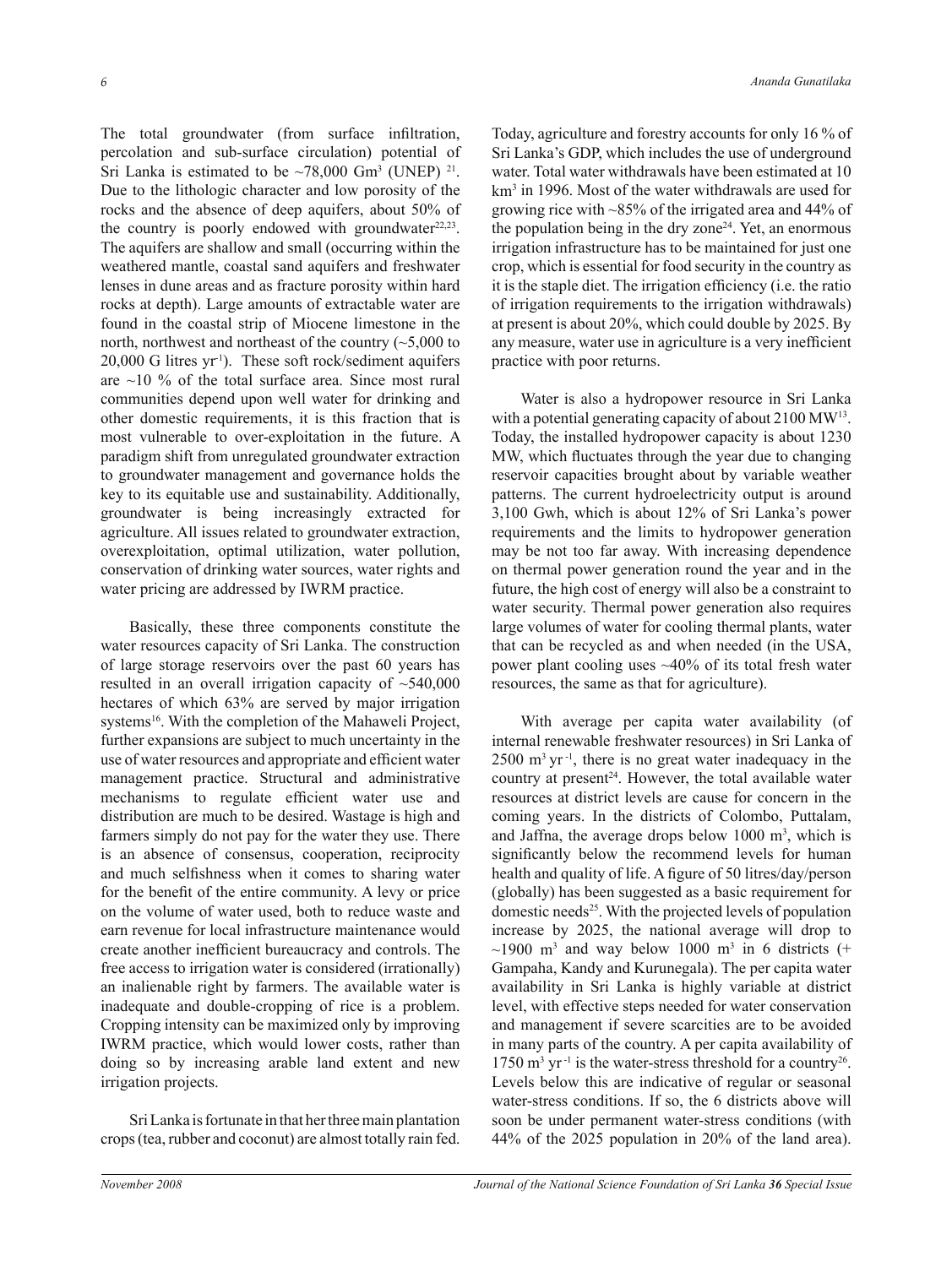These estimates have not taken into account possible impacts of future climate change.

 Long term rainfall records covering some 277 stations in Sri Lanka, highlight a clear long term trend of increase or decrease of rainfall (Table 1). Rainfall variability studies $27,28$  are of critical importance as they impact on spatial and temporal water availability (for domestic, agricultural and industrial use), natural hazards such as floods and droughts and hydropower generation. The impacts on agriculture have been discussed, again implying the linkage between water and food security in Sri Lanka24,16. The lack of an IWRM-hydrological model has a bearing on costs and prices of commodities. Water, energy and food security are interlinked through the prices we pay for these commodities. If the high costs are due to poor management (and corruption?), then a time will soon come when a price will have to be levied for extracting a natural resource, especially if the water resources required for domestic, agricultural and industrial use are depleted due to population growth, rising living standards and envisaged future climate change.

## **Virtual water and water footprints** <sup>4</sup>

Economists have long theorized that it is unwise for countries that depend on irrigated water to grow low value food crops with high water needs. The value of the water used to irrigate crops such as rice, wheat, sugar cane, cotton etc., could be much higher than the value of the product. Irrigated crops cannot compete with crops that depend on rainfall. In 1995, Professor J.A. Allan of the University of London put forward the idea that countries with severe water deficits should import food grown with cheap water from regions with a water surplus, instead of using their scarce (hence expensive) reserves to grow their food needs. This gave rise to the concept of Virtual Water (Wv). Virtual water is the water used in producing countries to produce the goods that another country imports. That is the water that a country would require to produce the goods that it now imports. This is a difficult concept to analyze and even rationalize**.** Sri Lanka (a water rich country), once gained a rather questionable reputation as the largest net Wv importer in the world (at  $\sim 86.10^9$  m<sup>3</sup> yr<sup>-1</sup> between 1995 and 1999); Japan has an abundance of water for all its needs; yet it imports  $~65\%$ of its food and 80% of its timber requirements, which amounted to net Wv imports of  $~560.10^9$ m<sup>3</sup>yr<sup>1</sup> (data for 1995-2001)<sup>4</sup>. By 2001, Sri Lanka had reversed the trend and had become a net Wv exporter. Table 2 summarizes the amounts of Wv embedded in some common products of the modern world. The per capita use of Wv varies from country to country according to their diets, life styles, economic wealth etc. With the international trade in food, clothing and other commodities, there is a virtual flow of water from the producing to the consuming countries<sup>4</sup>. Water deficit regions are thus able to achieve real water savings, conserve their limited reserves or divert them to other more critical areas of the economy. At the regional or global level, Wv trading can either result in cooperation, dependence, economic disruption and political or diplomatic conflict, thus affecting water security and geopolitical relations. More than any other single commodity, water signifies the interdependence of the modern world.

The concept of Water Footprints (Wf) was introduced in 2002 by Arjun Hoekstra and T.Y. Hung of the University of Twente in the Netherlands<sup>4</sup>. The water footprint of a nation refers to the total volume of freshwater used to produce the goods and services consumed by the people of that nation. The Wf consists of the use of indigenous freshwater resources and the use of water resources originating outside the borders of a country. That is:

|  |  | <b>Table 1:</b> Long-term rainfall trends at selected stations in Sri Lanka |  |  |  |  |  |  |
|--|--|-----------------------------------------------------------------------------|--|--|--|--|--|--|
|--|--|-----------------------------------------------------------------------------|--|--|--|--|--|--|

| Station      | Period    | $*_{r^2}$ | From (mm) | $To$ (mm) | Change (mm) |
|--------------|-----------|-----------|-----------|-----------|-------------|
| Anuradhapura | 1880-1993 | 0.092     | 1,480     | 1,260     | $-220$      |
| Avissawella  | 1880-1981 | 0.010     | 3,888     | 4,025     | $+137$      |
| Badulla      | 1880-1993 | 0.107     | 1,950     | 1,688     | $-262$      |
| Colombo      | 1880-1993 | 0.137     | 2,042     | 2,520     | $+478$      |
| Hambantota   | 1880-1993 | 0.016     | 1,078     | 1,040     | $-38$       |
| Jaffna       | 1889-1989 | 0.036     | 1,326     | 1,204     | $-122$      |
| Kandy        | 1880-1993 | 0.298     | 2,234     | 1,860     | $-374$      |
| Watawala     | 1910-1993 | 0.200     | 5,644     | 4,940     | $-704$      |

\* Three-year moving averages trend-line values based on data from Nakagawa *et al*. 16,19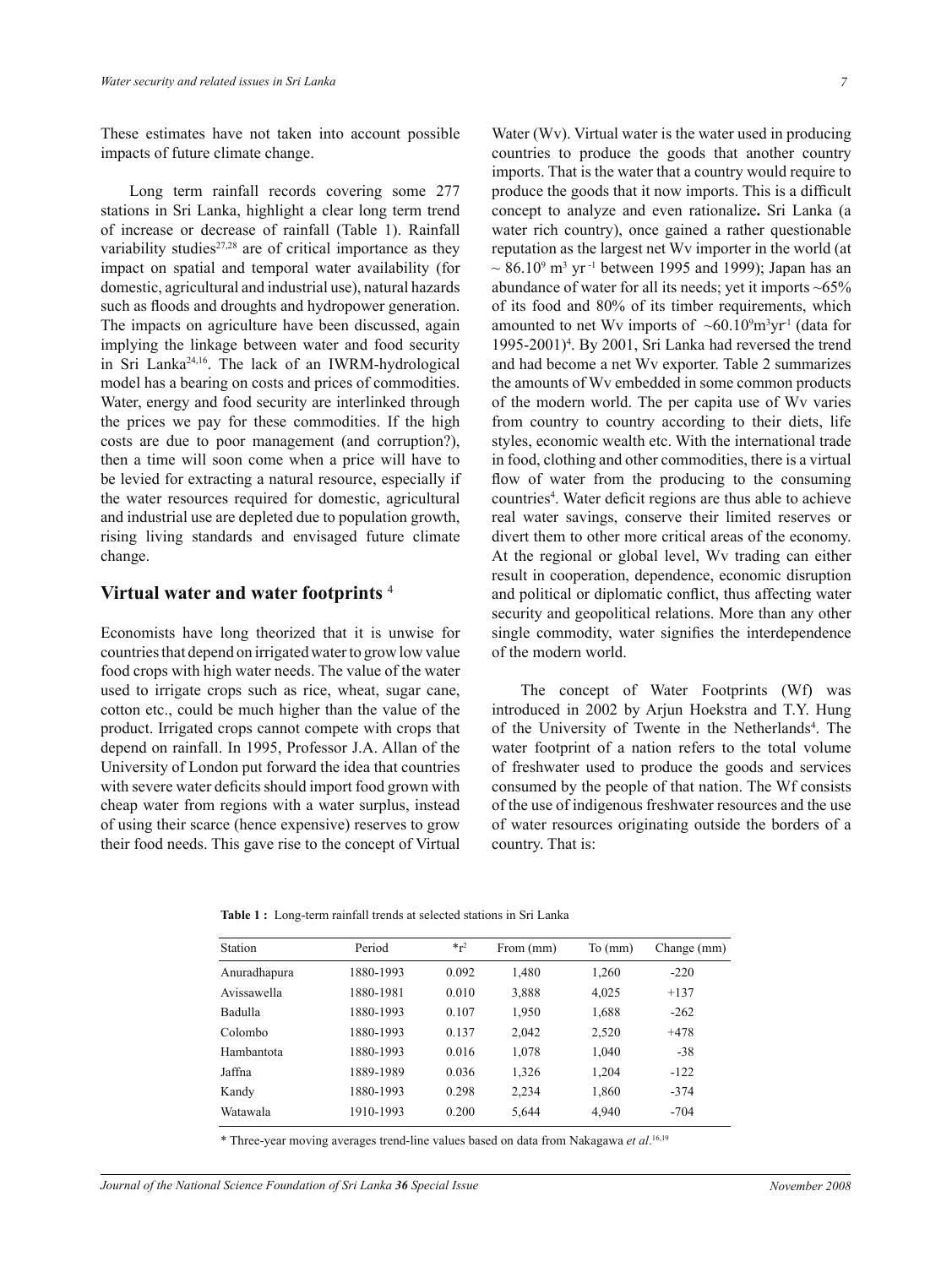| $Wf$ = total use of domestic + gross $Wv$ – gross $Wv$ |         |         |
|--------------------------------------------------------|---------|---------|
| water                                                  | imports | exports |

The Wv contents of the common crops grown in Sri Lanka and the total used up for industrial goods and products are summarized in Appendix 1. This information is required for calculating Wv flows and Wf in the equation above. Note the very high water requirements for spices, cashew, cocoa, rice and coffee.

It is clear that part of the Wf of a nation originates from within the country (internal) and part of it outside (external Wf). The total Wf is composed of three components (blue, green and gray)<sup>9</sup>. Wf (blue) is the volume of freshwater evaporated from the global blue water resources (i.e. surface and groundwater) to produce the goods and services of a nation; Wf (green) is the volume of water evaporated from the global green water resources (i.e. rainwater stored as soil moisture); Wf (gray) is the polluted fraction resulting from the production of goods and services (this water is always below acceptable water quality standards). The Wf includes extraction and use of both surface and groundwater and soil water (in agriculture).

The above concepts are the basis for determining water self-sufficiency (Wss) and water dependency (Wd) of a nation; They are also a measure of the water scarcity (Wsc) of a nation. Wsc is the ratio of the internal Wf to the total Wf of a nation (Appendix 1). A water scarcity index can be defined as  $Rws = (W-S)/Q$ , where W, S and Q are annual water withdrawals by all sectors of the economy and the annual RFWR. A region is highly water stressed if Rws is  $> 0.4$  <sup>2,10</sup>. The per capita stress threshold  $(\sim 1750 \text{ m}^3 \text{ yr}^1)$  is derived from this index. Wss is 100% if all the water needed to produce goods and services is available within the country (93 % for Sri Lanka) and Wss is zero if all the water requirements are met with Wv imports. The Wv import dependency of a country is the ratio of the external Wf to the total Wf of that country (7% for Sri Lanka). In the past, water statistics emphasized the supply side for each sector (domestic, agriculture, industrial water use) and was producer oriented. The Wf concept includes demand and consumer oriented indicators as well (i.e. an indicator of water use in relation to consumption).

When goods and services are traded internationally, there is no physical transfer of water (except what is present

| Product                | <b>Water Used (litres)</b> | One full meal chosen from items below (litres) |         |  |
|------------------------|----------------------------|------------------------------------------------|---------|--|
| Rice (1kg)             | 2700-3400                  | Plate of rice                                  | 120     |  |
| Wheat $(1 \text{ kg})$ | 1200                       | Sandwich                                       | 400     |  |
| Maize $(1 \text{ kg})$ | 450                        | Eggs $(1 \text{ kg})$                          | 3,700   |  |
| Potatoes (1 kg)        | 180                        | Orange juice (200 ml)                          | 170     |  |
| Beef $(1 \text{ kg})$  | 15,000                     | Mixed salad                                    | 60      |  |
| Milk $(1$ lit)         | 900                        | Cheese $(1 \text{ kg})$                        | 5,300   |  |
| Poultry (1kg)          | 2800                       | Eggs $(1 \text{ kg})$                          | 3700    |  |
| Pork chops (1 kg)      | 5900                       | Potato chips (200 g)                           | 185     |  |
| Sugar $(1 \text{ kg})$ | 4,000                      | Coffee (1 kg)                                  | 26,500  |  |
| Cotton shirt           | 2000                       | Sugar in coffee (1 sp)                         | 50 cups |  |
| Apple $(1)$            | 70                         | Coffee in cup                                  | 140     |  |
| Grapes $(100 g)$       | 120                        | Beer (glass)                                   | 75      |  |
| Jeans $(1 \text{ kg})$ | 10,850                     | Wine (glass)                                   | 120     |  |
| Bed sheet (900g)       | 9750                       | Hamburger (150)                                | 2400    |  |
| A-5 paper (sheet)      | 10                         | Tea (250 ml)                                   | 35      |  |
| Diaper $(75 g)$        | 810                        | Bread slice                                    | 40      |  |
| Leather shoes          | 8000                       |                                                |         |  |
| Pair of jeans          | 10,950                     | Milk (200 ml glass)                            | 200     |  |
| Motor car              | 400,000                    |                                                |         |  |
| House $(1)$            | 6,000,000                  |                                                |         |  |
| Computer chip          | 3200                       | Brandy (glass)                                 | 2,300   |  |

**Table 2 :** Estimates of the amount of water used to produce some common items of modern industrial societies \*

\* These values can change from country to country and over time and is probably representative of the USA, Australia, Japan and Western Europe. Data extracted from Hoekstra and Chapagain 2007<sup>31</sup>.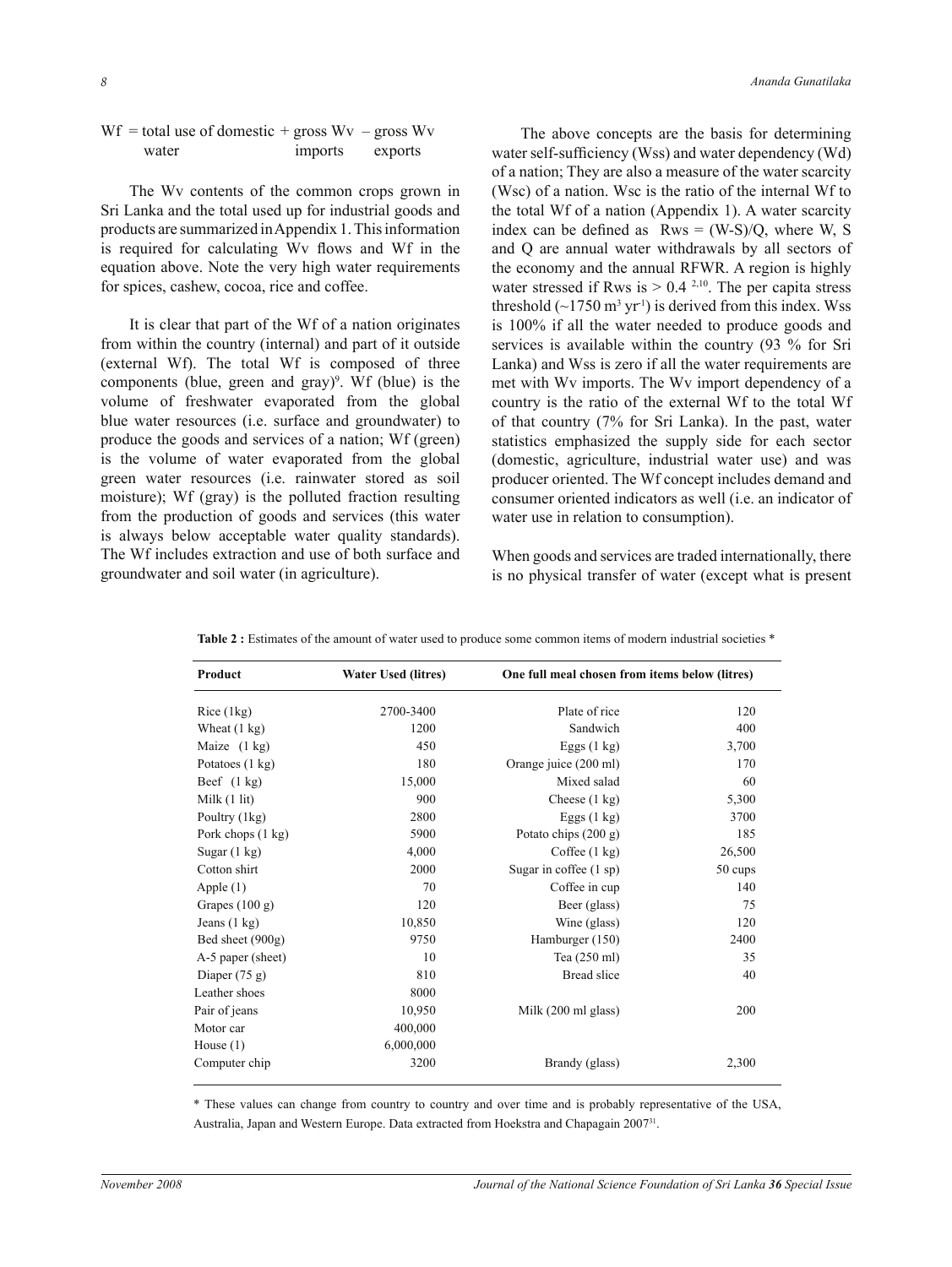in the goods, which is a negligible volume), but there is a significant transfer of Wv amounting to over 1650  $\text{Gm}^3$  per year<sup>4</sup> ( $\text{G=10}^9$ ). The end result is that high water deficit countries can reduce the pressure on domestic water resources by Wv imports (i.e. Kuwait, which has a Wv import dependency of 85%). Interestingly, countries and regions with very high per capita incomes and GNP (Western Europe, UK, Scandinavia, Singapore, Japan, Gulf States and Taiwan etc.) have a very high Wv import dependency (Wd is generally over 70%). It is simply more practical (and affordable) for these countries to import some or most of their requirements, thus conserving their water resources. It is clear how the ramifications of these concepts are eventually related to the water security of a country.

The Wf also varies from country to country. It is calculated at 700 m<sup>3</sup> per capita per year for China (with  $7\%$  outside its borders); Japan is 1150 m<sup>3</sup> (with  $65\%$ ) outside the country);  $2500 \text{ m}^3$  for the USA (with a 19 % external Wf) and Sri Lanka  $1293 \text{ m}^3$  (with an external Wf of  $\sim$ 7%). The global average is 1243 m<sup>3</sup>/c/yr. See Appendix 1 for a summary.

Water economists have calculated that to produce a kilogram of rice requires between 1200 to almost 6000 litres of water, dwarfing drinking and domestic water usages (Table 2). When grain is used to feed livestock to produce the meat and milk products we consume, the figures become mind-boggling. It requires about 4,000 litres of water to ultimately produce enough beef for a 114 gram (quarter pound) hamburger and anything between 900-1300 litres for it to produce a litre of milk. Next time gourmets eat just a 100 g of cheese, they would have used up ~500 litres of water. People of affluent classes (wherever they may be from Albania to Zanzibar), when they next visit their favourite supermarket and fill up their trolleys with whatever (meat, sausages, ice cream, cheese, coffee, sugar and their favourite alcoholic beverages) should refer to Table 2 and compute the amount of water it took to produce those goodies and reflect upon their conspicuous consumption per capita per unit time (say one year). It becomes a tragedy and bordering on obscenity, when they compare themselves with less fortunate human beings who are a majority in this world and many surviving on just one-dollar per day and all the time helping to run our rivers dry and lower groundwater tables. To the above must be added the cosmetics, lotions etc. that are widely used to satisfy our vanity. When we add the number of toilet flushings per capita per unit time and the daily showers and baths, the figures become surreal. And then Coke and Pepsi and other beverages…..But this is the world we live in

(whether we like it or not) where market forces dominate. Reducing these needs would be going backwards in time for many. The question is how we can restore a balance based on need, moderation and comfort, rather than ego, greed, luxury and waste. If biofuels, a viable alternative to oil and gas become a reality, then more water will be diverted from food crops to fuel-crops in the future, thus creating further imbalances in the watercycle and affecting water and food security. Also, books, newspapers, magazines, stationary etc. which use huge amounts of water are essential for civilized living and are not luxuries. Most of these paper based products, packaging materials etc., are ultimately discarded, if not recycled, which again requires large amounts of water. However, things must be seen in perspective. All of what has been discussed above is perhaps not applicable for over 80 per cent of humanity. Yet, they contribute to most of the basic value added items listed above.

## **Lessons from India<sup>5</sup>**

The Green Revolution (GR) has produced high yielding crops of rice, wheat, corn etc., that has fed her population, which is now over 1 billion. Widespread irrigation made this possible. But GR crops also require large amounts of water to keep productivity high. River flows are just not adequate to meet water demands for agriculture. However, unlike other Asian countries, which achieved agricultural self-sufficiency by diverting rivers to irrigation canals, India did it by not only draining the rivers into canals, but also by tapping its vast underground water reserves.

Today, over 20 million farmers depend on tapping underground aquifers to farm their fields. Part of this water goes to the rapidly growing private water business. In the last 20 years, farmers have invested about US\$ 12 billion on rigs, pumps and boreholes. However, underground water is a dwindling resource. This water grows thirsty crops like rice, alfalfa, cotton and sugarcane. This is a "free-for-all" activity according to an Indian water expert who calls it hydrological anarchy. There is no regulation; no statistics on who own pumps and how many pumps (with subsidized electricity) are in operation. The International Water Management Institute (IWMI) estimates that about 200 million acre feet (maf) of water per year is extracted for irrigation in India. The rains bring only 120 maf and underground water irrigates about 60-70% of India's crops. Over one million pumps are bought each year. Most hand dug wells and over a million tube wells have run dry. Today, tube-wells at 400 metres depth are running dry. The mudflats of the Cauvery delta in Tamil Nadu were a rice paddy of some 2500 km<sup>2</sup> extent. In Tamil Nadu, only half as much land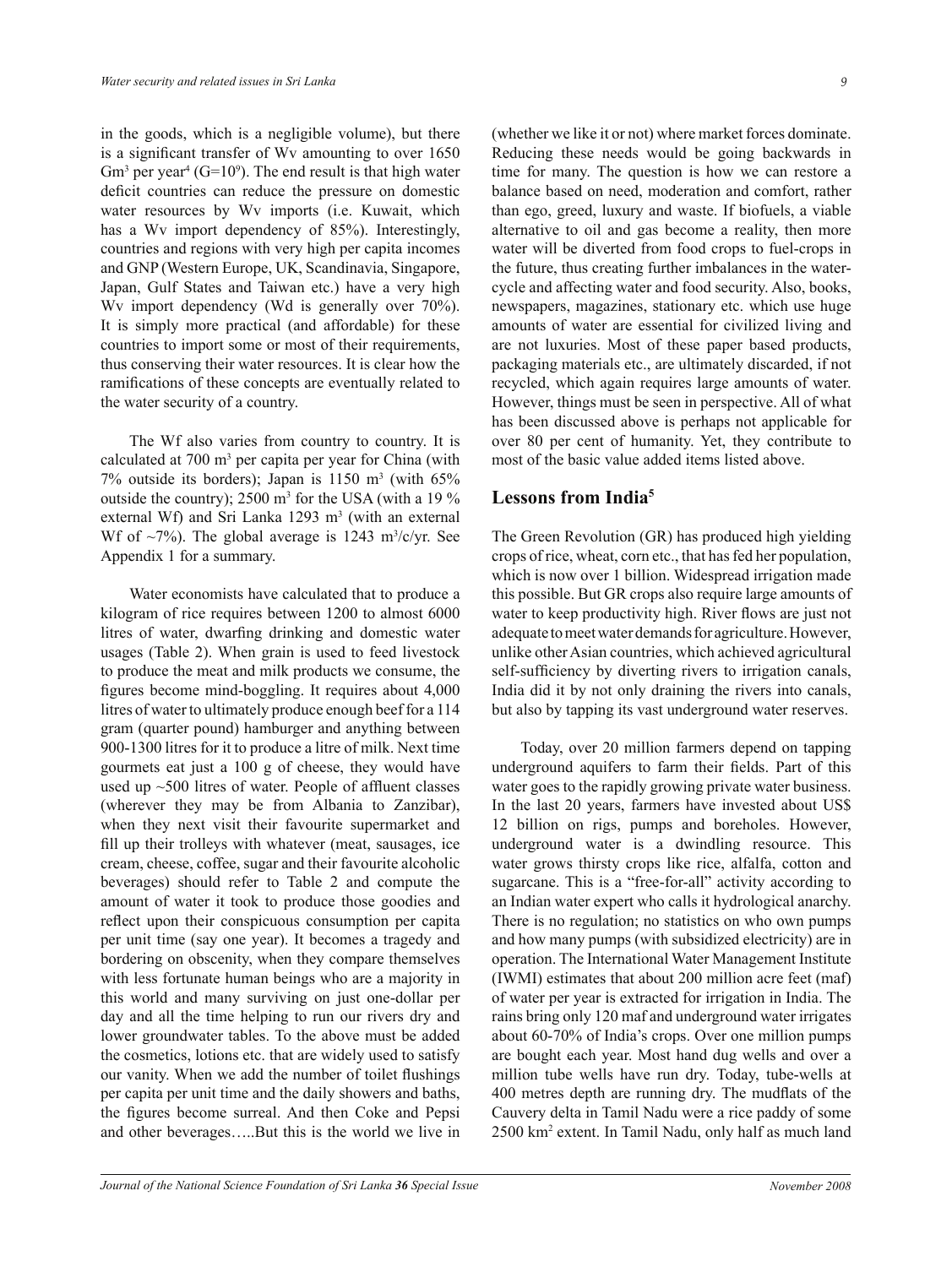is irrigated compared to  $12$  years ago<sup>6</sup>. Today, there is a hydrological conflict between the states of Karnataka and Tamil Nadu over sharing the flow of the Cauvery River.

As the water tables fall, more subsidized electricity is used to pump water to the surface (= US\$ 5 billion per year energy equivalent or 1 per cent of GDP). If charged at market rates, agriculture would be abandoned and only rainfall will provide water, which is insufficient. Today, the grids cannot take the strain and blackouts are common (the effective limit to pumping according to IWMI experts). In Gujerat, mostly an arid state, a dairy farmer uses 2000-5000 litres of underground water to produce every litre of milk. Water tables are about 150 m deep and lowering by about 6 m per year. This is making milk in the desert. The "white revolution" according to politicians. No underground water, no milk. The dairy industry is the main reason for the water crisis in Gujerat. Just two districts here export 1.2 maf of virtual water as millk. India is the leader in world milk production- but at what cost?

Farming water in India is cheaper than dairy or crop farming. Just pump the water from depth, fill up the bowsers (thousands of trips each day) and send them on their way to the cities for sale. This is where the bottled water comes from. Add to this the factories producing goods, dyeing and bleaching of textiles, bottled beverages like Pepsi and Coke etc. Eventually, the wells will run dry due to over-extraction, unless a regulatory mechanism is in place. The environmentalists call it "the tragedy of the commons", where everybody is after short term wealth at the expense of protecting their longer term future. Everybody must get a share of the boom times and then perish together. The examples above can be multiplied across the world in China, USA, Russia, Libya, Mexico, South America etc., and the looming crisis widens.

### **Water security in Sri Lanka**

Fortunately, the situation in Sri Lanka is not alarming at all, but there are serious lapses in water security if we go by the definition given above. The World Bank estimates that, of the 85% of Sri Lanka's population living in rural areas, only 10% have access to treated tap water and every fifth person relies on unprotected water sources for drinking and ~30% of those living in rural areas and small towns do not have access to sanitary latrines<sup>29</sup>. Again, this reiterates the fact that there are problems of accessibility of rural communities to clean water and sanitation. When the water availability drops below

1000 m<sup>3</sup> per capita, there is a serious threat to human well being and health. This is despite an average water availability of  $2500 \text{ m}^3$  per capita per year<sup>24</sup>. IWRM practice should strive to keep annual per capita water availability above the recommended stress threshold of 1700 m<sup>3</sup> . More worrying is the longer term predictions of decreasing water availability in some districts<sup>24</sup>. Sri Lanka could avoid these problems if we heed the lessons learnt from neighbouring India. Some form of regulation is required for preventing over-exploitation and over pumping of the highly vulnerable shallow underground aquifers, whose recharge capacity is naturally low due to the prevailing geology.

In the longer term, an aggressive programme of waste water (and sewage?) recycling is required in the main cities and towns, as practiced in water-stressed Australia, whose well tested technology could be appropriate for Sri Lanka if and when the need arises, but requires capital investments. Japan recycles ~80 per cent of her industrial waste waters. Additionally, rainfall harvesting and artificial groundwater recharge programmes in the water-stressed districts should be explored for feasibility and viability (as in India). All these inputs should improve the water security situation in the country. So, what price water? Can these programmes be brought on stream without the consumers paying their share?

The drinking and domestic water problems were recently highlighted by several unexpected events, both local and regional, which made severe demands on governments. In Sri Lanka, two events occurred, which tested to the limits the resolve of government institutions. The first was the December 2004 tsunami, which inundated a coastal zone of  $\sim 800$  km length up to 2 km inland and in the process destroyed over 50,000 drinking water wells and affected over 500,000 people in the coastal communities<sup>30</sup>. The Water Supply and Drainage Board had the difficult task of providing free drinking water to these communities at great cost to the state as the tsunami was a totally unexpected event. The NWSDB continued to perform this task to the best of its ability. The health authorities were able to move in quickly and take control of the situation. Amazingly, following the disaster, not a single death was reported from water borne diseases despite widespread crosscontamination from broken water pipes and damaged lavatories and cess-pits. Providing adequate supplies of bottled water from voluntary organizations in the initial stages and aftermath were also instrumental in alleviating the drinking water shortages. Three years after the tsunami, some wells are still saline and the water undrinkable. The second was the Mavil Aru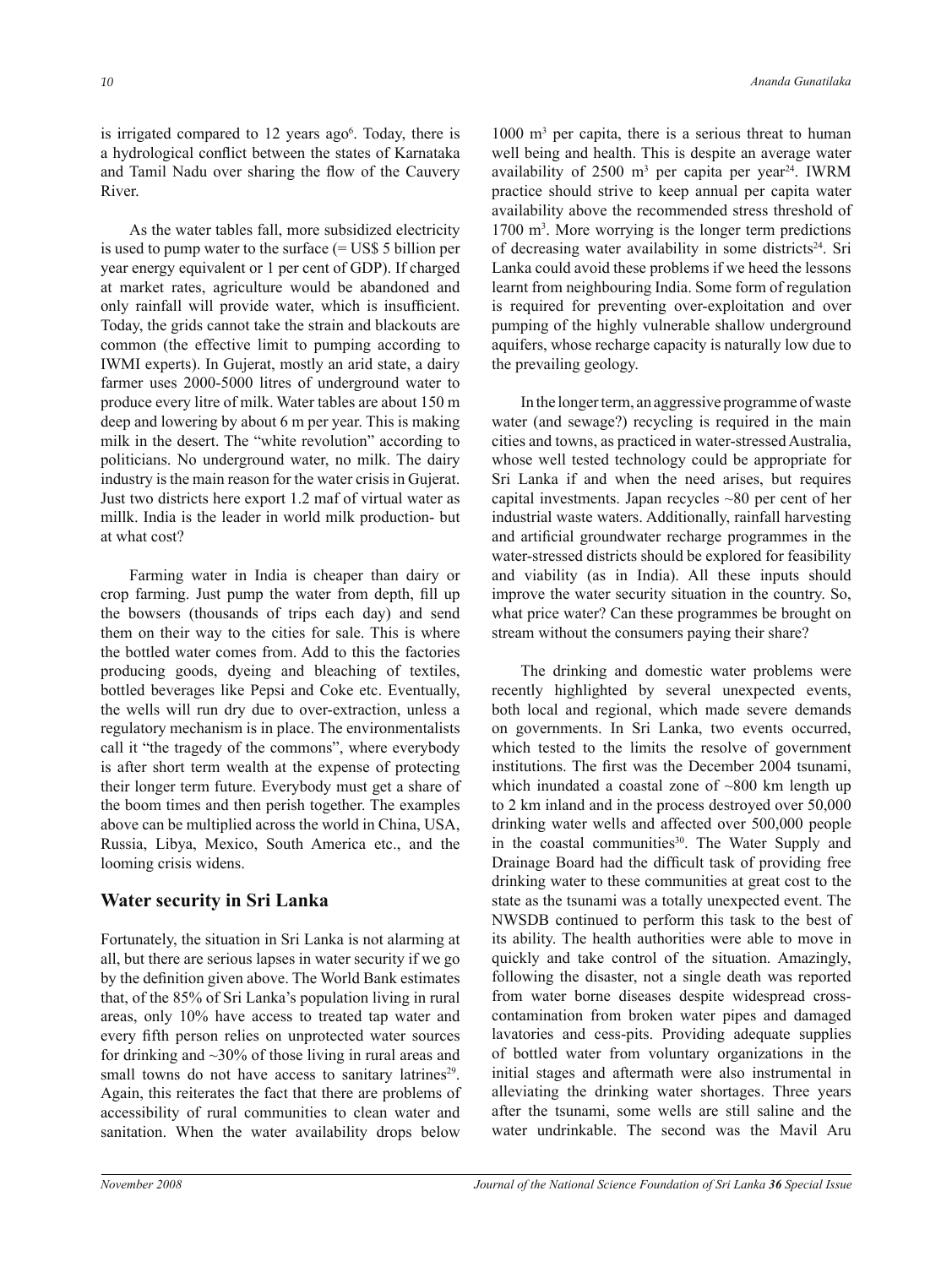incident in the eastern province, which prevented water from reaching farmers for several weeks, resulting in the destruction of around 30,000 acres of rice harvests and aggravating the civil conflict in eastern Sri Lanka. The first was a natural disaster, which could not be prevented and the second was a totally uncalled for incident, which was the use of water as a weapon in a civil conflict.

It could be argued that Sri Lanka's "hidden" or virtual water trade with other countries is essential for her economic well being. However, the water savings from Wv imports have not been translated into substantial improvements in the water security situation in the country. Sri Lanka is more than 90% self-sufficient in her water requirements, yet faces a water scarcity of 47% due to the trade in Wv. It needs to be emphasized that the variables Wv, Wf, Wsc and Ws are not constant factors but change over time due to export/import trends, economic growth or recession, climatic changes with disruptions to the normal hydrological cycle in the short term and with the frequency of extreme events such as droughts and floods increasing. Also, major shifts to thermal power generation will require large volumes of water for cooling thermal plants and so on. The system must be kept in check to prevent imbalances in the water budget.

An important aspect of our water security is the protection of the hydropower reservoirs and dam sites, water tanks, main intake and pump stations (such as Ambatale on the River Kelani) and dry zone cascading reservoirs from natural as well as human and terrorism induced disasters. Recently, a US\$ 100 million contract was awarded by the government of Sri Lanka to a Swedish company to supply a much needed and reliable drinking water facility for the eastern coastal towns of the Ampara District. It includes the supply, construction, installation and commissioning of two high-tech water treatment plants, eleven pump stations and associated electro-mechanical equipment, 115 km of treated water transmission mains and 655 km of distribution piping and related infrastructure. This is an area of recent civil conflict and the question arises about plant and domestic water security in the district. This applies to all such installations across the country dealing with water and power supplies. A vulnerability assessment must be made by the utilities according to acceptable standards with certification of adequacy by an independent body. Security practices must be incorporated into a utility's regular functions, which should include prevention of natural or intentional contamination of drinking water sources and distribution systems. The arsenic and fluoride poisoning disasters in Bangladesh and India (called the largest "mass poisoning" event in the world) is a case

in point<sup>5</sup>. Fluorosis is also common in some parts of Sri Lanka and especially in the north-central region where kidney diseases are prevalent.

In a regional context, the monsoonal flooding of much of South Asia in 2007, the worst in recorded history, displaced ~19 million people in India, Bangladesh and Pakistan (= population of Sri Lanka). In all cases, drinking water sources and supply networks were destroyed with several million wells contaminated, and alternate supplies had to be provided for the displaced millions to avoid epidemiological disasters that follow the floods. A major cyclone in November 2007 affected the water supplies of over 2 million people.

## **The price of water**

This is a highly controversial topic in Sri Lanka with political, economic and sociological implications. Domestic and industrial water delivered at site in the urban areas is metered and billed at the prescribed rate of the NWSDB. Irrigated water used in agriculture and farming, which accounts for about 95% of available water usage is supplied free to farmers and there is also no regulatory regime or a charge for withdrawing water from wells anywhere in the country and in both suburban and rural areas, despite the profusion of water pumps and tube wells. There are no deep aquifers due to basement metamorphic rocks exposed over much of the country. The water storage capacities are very limited in the brackish, shallow coastal sand aquifers and weathered lateritic profiles further inland (generally  $> 50$  m thick) and are very vulnerable to over-exploitation. The potable water layer in the coastal areas is very thin and fluctuates with the seasons. Its potential for contamination is high during monsoonal recharge when water tables are close to the surface or during excessive drawdown when salt water intrusion occurs. Water quality is generally poor and rarely monitored. It would be far more practical to improve infrastructure facilities and supply piped water to the coastal communities and make a charge for this service, rather than a licensing mechanism for withdrawing what is poor quality groundwater. In the inland areas, a permit system for extracting underground water is more appropriate. It is an unacceptable state of affairs when the state does not get any revenue for almost 80% of the water used.

The data presented in Appendix 1 gives us a measure of the water requirements (and costs) of the various primary crops in Sri Lanka. Coffee, spices, rubber, cocoa, cashew and rice are very thirsty crops. In terms of water use it is preferable to drink tea rather than coffee. Eating meat products entail high water requirements and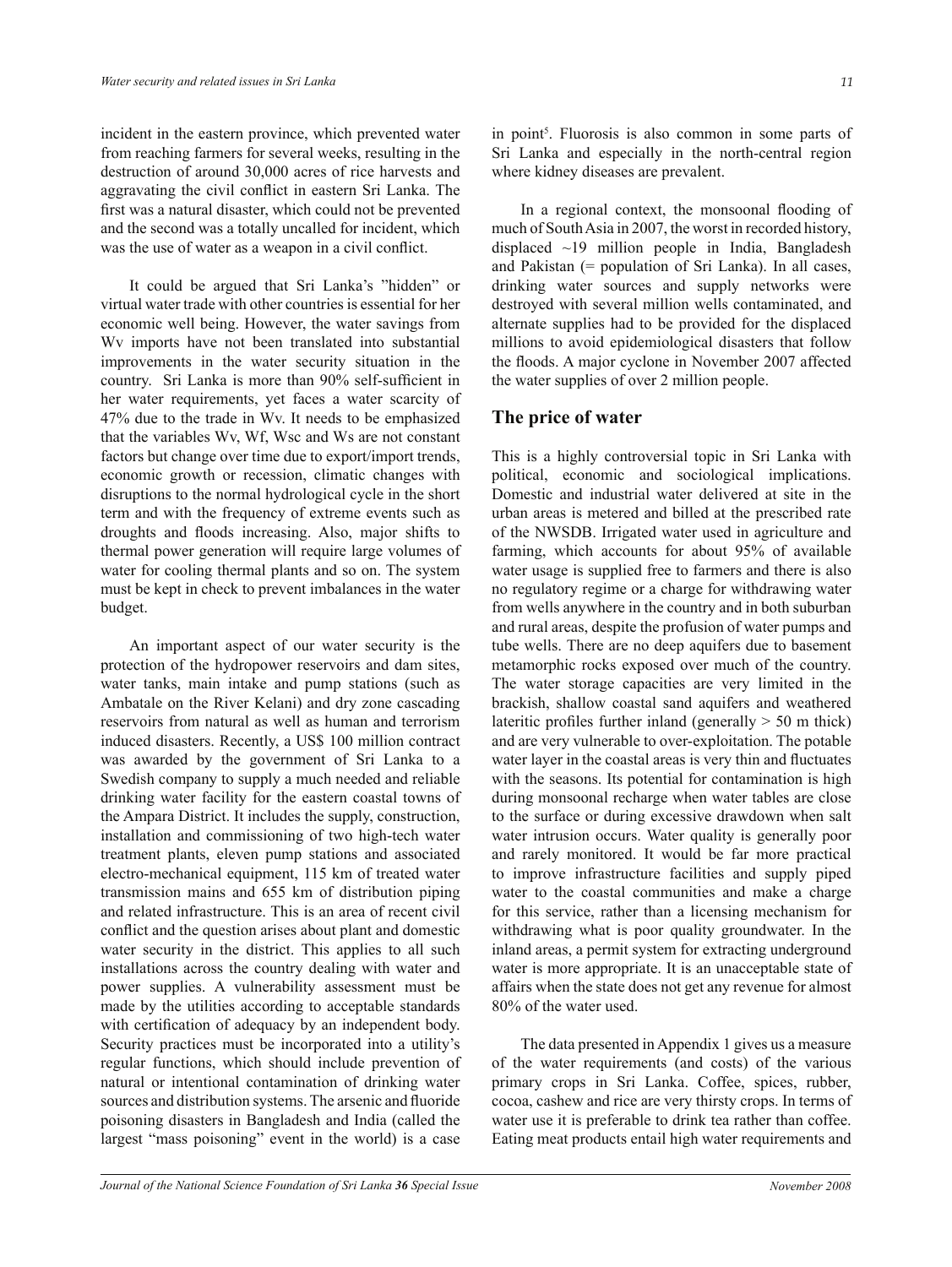greater land area (16,000 litres of water are required for 1 kg of beef). Milk and alcoholic beverages also require high amounts of water. A standard cup of coffee would have used up 140 litres of water and an apple 70 litres. International trade in coffee accounts for over 7% of Wv flows amounting to over 50 billion m<sup>3</sup>/year. The global trade in coffee is worth US\$ 70 billion/year. Only about ten commodities make up 50% of Wv flows. Sri Lanka accounts for 0.38% share in global average use of water for crop production.

This brings into contention the pricing of water in Sri Lanka. Today, a significant number of urban dwellers have resorted to drinking bottled water priced at Rs. 35 per litre. This is a good starting point to discuss prices. If cents.......per litre are charged for withdrawing underground water (albeit difficult to monitor) or an annual charge of Rs........per well is made through a license or permit system across the country, the provincial council or the local authority (*Pradeshiya Sabha*) could be entrusted the task of collecting the revenue through its existing administrative system. A *Grama Sevaka* division should be able to audit the number of wells in use in its jurisdiction. The government is unlikely to "earn" very much from this exercise. However, if sufficient revenue accrues to monitor water quality regularly and maintain small scale infrastructure in the rural areas and suburbs, it would still be a success. The water rates in the urban areas are paid for by the residents and larger volume users without any protests. The NWSDB delivers tap water at a base rate of just Rs. 1.25 per unit (1000 litres) with a block increase for higher volumes. Hopefully, the drawers of groundwater from wells will not protest if and when a levy is made or if water delivered on tap is charged at say Rs. 2.50 per unit (still very reasonable). There are several advantages of such a system; it could also be a way to prevent wastage and conserve water if the pricing mechanism is right. With the packaging industry playing a major role at product marketing, it would be appropriate to print the amount of water used to produce a consumer item in its label, in addition to the nutritional content (a good educational and awareness technique). These ideas are only points for discussion in the public domain at this juncture.

## **DISCUSSION**

There are several aspects to water security in Sri Lanka. While the present status of water availability per capita per year at  $2500 \text{ m}^3$  is a comfortable one, there is the related problem of water shortages at district level today and the worrying prospect of this figure coming down to  $\leq 2000$  m<sup>3</sup> within the next 20 years due to increasing demand and even possible short term climate change. The responsibility of the government at the highest levels is to ensure per capita clean water availability at around the recommended threshold of  $1750 \text{ m}^3$ . This requirement should be an essential goal of the national planners responsible for water affairs. Natural hazards such as floods, droughts and tsunami can temporarily affect water availability and security for which, alternate back up programmes to supply water to the affected areas should be in place. With predicted water shortages in the future, rainfall harvesting and artificial recharge in the drought prone and water deficit districts of the country should be explored, with feasibility studies starting now. The best additional source of freshwater (like oil) in all countries is conservation. In many countries conservation measures are achieved through pricing mechanisms, which have worked well for both water and oil. In the UK today, gasoline is sold at the pump at  $\sim$ Rs. 230 per litre, which is twice the cost in Sri Lanka. In oil-rich, water short desert countries where cheap energy is abundant, much of the domestic water is desalinized, brackish or seawater. In the Maldives, desalinized water is used for drinking and at great cost.

It is important that conflicts over riparian water rights, which affect water security, are avoided. In Sri Lanka most of the major rivers flow west from the central highland source areas. The largest river, the Mahaweli (with a basinal area of 18% of the total) ends up in the dry zone in the East. Water shortages for agriculture are a recurring problem in the North-Central and Eastern Provinces, especially during times of drought. In Pakistan, where the Indus River provides most of the water for agriculture, there is almost a state of war between the desert states of Punjab and Sindh for water rights, with upstream Punjab at a distinct advantage over downstream Sindh. So much water is being extracted that there is no flow today for the last 140 km of the Indus. It is no surprise that the Indus River Authority is the largest government employer in Pakistan. Similarly, for the Cauvery River flow between Karnataka and Tamil Nadu. This was ultimately decided after almost 20 years, by a ruling of the Supreme Court of India. If growing food crops becomes too expensive due to water shortages and then just as in India (cited above), farming water and retailing will become attractive, thus reducing food security. This has to be avoided at all costs in Sri Lanka.

The third aspect of water security has to do with political and civil unrest as was the case with the Mavil Aru incident. The need to protect our engineered reservoirs and dam sites, pump stations, distribution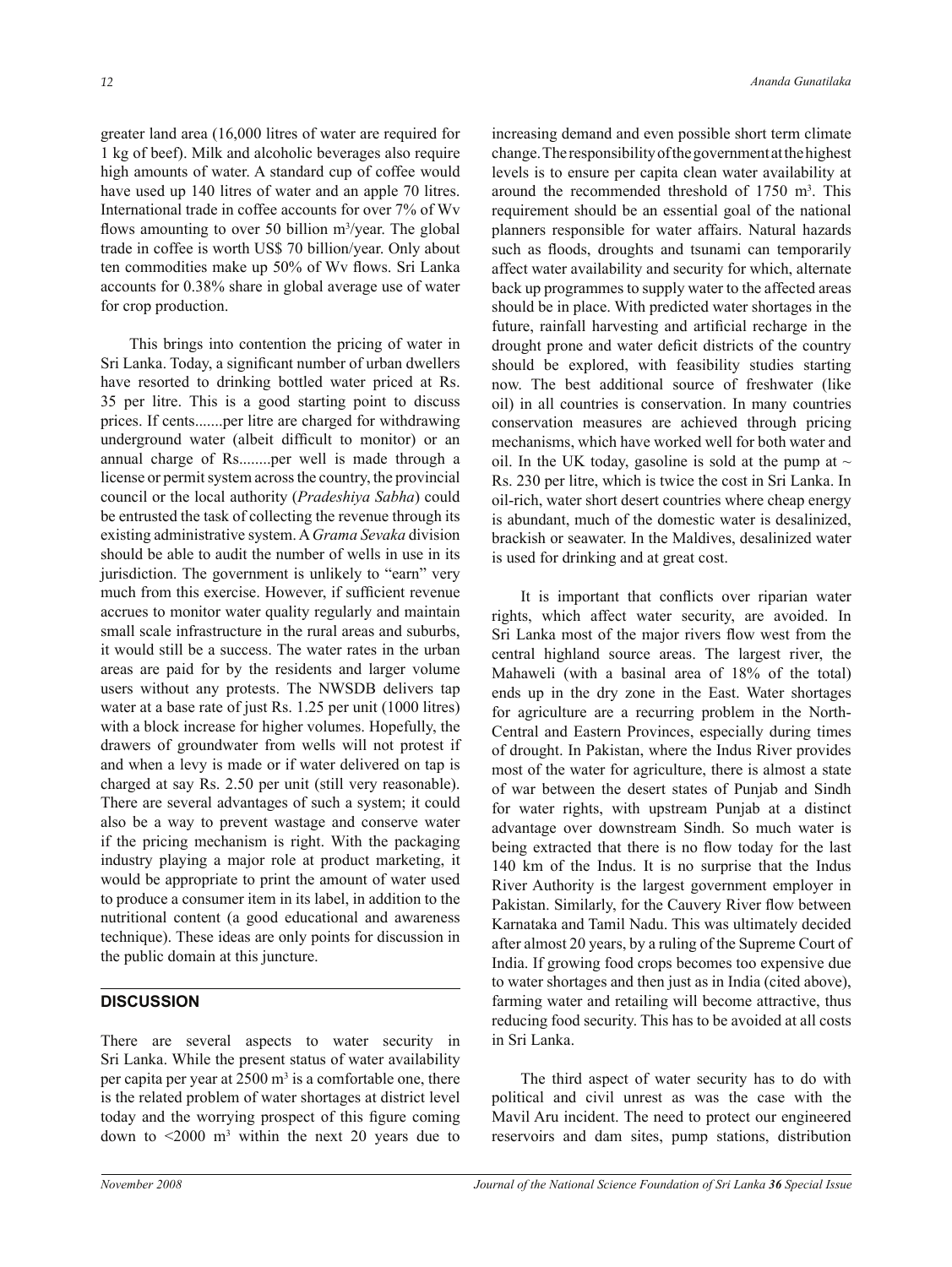networks, hydropower plants and related infrastructure, contamination problems of drinking water due to natural hazards such as tsunami needs no elaboration. IWRM includes all these aspects where wastage and profligacy is curtailed and water sources protected. The aim should be for all citizens to have equitable access to cheap and clean water, which is their fundamental right.

Virtual water flows are an essential requirement for water security and economic well being in Sri Lanka and across the world. It could also be an effective concept in IWRM. However, over dependency on food imports is a cause for concern and food security*.* There is a relationship between the impact of international trade and the structure of the global economy and local water depletion and pollution, bringing into focus the link between the globalization process and sustainable water management. Further, it is essential to explore whether the international trade in virtual water flows leads to global water use efficiency or whether it simply shifts the environmental burden to other locations. The Wv savings by Sri Lanka have not been utilized to improve water quality or security in the country. Generally, water scientists are unaware of what kind of information is required by the policy makers. Like in most developed countries, water data in Sri Lanka should be on open file and easily accessible to scientists. It is clear that there should be improved cross-communication between scientists and policy makers to ensure that new developments, findings and expertise in the hydrological sciences are translated into concrete actions that address water security issues.

#### **Acknowledgement**

I thank the Editorial Board of the Journal of the National Science Foundation of Sri Lanka for the invitation to write this article.

## **Reference**

- 1. World Meteorological Organization (1997). Comprehensive Assessment of the Freshwater Resources of the World. WMO, Geneva, Switzerland.
- 2. Oki T. & Kanae S. (2006). Global hydrological cycles and world water resources. *Science* **313** : 1068-1072.
- 3. Oki T., Agata S., Kanae S., Saruhashi T., Yang D. & Musiake K. (2001). Global environment of current water resources using total rainwater run-off integrating pathways. *Journal od. Hydrological Sciences* **46** : 983-990.
- 4. Chapagain A.K. & Hoekstra A. (2004). Water footprints of nations: value of water. *Research Report Series*  No. 16. UNESCO-IHE, Delft, Netherlands.
- 5. Pearce F. (2006). *When the Rivers Run Dry*. pp. 324. Beacon Press, Boston.
- 6. Gunatilaka A. (2006). Petroleum depleting reserves, rising prices and the emerging oil crisis. *Journal of the National Science Foundation of Sri Lanka* **34**(2): 61-67.
- 7. United Nations Milenium Development Goals. *www.un.org* . Accessed in October 2007.
- 8. United States Department of Energy *www. doe.org*. Accessed in October 2007.
- 9. Falkenmark M. & Rostrum J. (2004). *Balancing Water for Humans and Nature*. Earthscan, London.
- 10. Postel S.L., Daily G.C. & Ehrlich P.R. (1996). Human appropriation of renewable freshwater. *Science* : **271** (5270) 785-788.
- 11. International Commission on Large Dams (1998) World Register of Dams. ICLD, Paris.
- 12. Shiklomanov I.A. (1997). *Assessment of Water Resources and Water Availability in the World*. World Meteorological Organization, Geneva.
- 13. National Science Foundation (2002) *Natural Resources of Sri Lanka*. National Science Foundation, Colombo 7.
- 14. Manchanayake P. & Madduma Bandara C.M. (1999). *Water Resources of Sri Lanka*. The National Science Foundation, Colombo 7.
- 15. Finlayson W. (1998). *Effects of deforestation and of tree planting on the hydrology of the upper Mahaweli catchement*: *a review of published evidence*. The Mahaweli Authority, Colombo.
- 16. Peiris G.H. (2006). *Sri Lanka: Challenges of the New Millenium.* Kandy Books.
- 17. Kayane I & Nakagawa S. (1983). Evapotranspiration and water balance in Sri Lanka. In: *Climate, Water and Agriculture in Sri Lanka*. (Eds. M.M. Yoshino, I.Kayane and C.M. Madduma Bandara) Tsukuba University, Japan (op.cit 20).
- 18. Domros M. (1998). Dry years and their relationships to crop production in Sri Lanka. *Geojournal* **5**(2): 133-138.
- 19. Nakagawa K., Edagawa H., Nandakumar V. & Aoki M. (1995). *Long-term hydrometeorological data on Sri Lanka*. Universitry of Tsukuba, Japan Publications.
- 20. Yoshino M.M., Kayane I. & Madduma Bandara C.M. (1983). *Climate, Water and Agriculture in Sri Lanka*. Tsukuba University, Japan.
- 21. United Nations Environmental Program (2001). *State of the environment in Sri Lanka*. UNEP Regional Resource Centre for Asia and the Pacific, Pathumthani, Thailand.
- 22. Fernanado A.D.N. (1973). *The Groundwater Resources of Sri Lanka*. Ministry of Irrigation, Power and Highways, Colombo.
- 23. Dharmagunawardena H.A. & Ajith Prema M.M.J.P. (1994). Resistivity surveys for groundwater investigations in hard rock areas of Sri Lanka. *Journal of the Geological Society of Sri Lanka* **5**:113-120.
- 24. Amarasinghe U, Mutuwatte L. & Sakthivadivel R. (2000). Water supply and demand in Sri Lanka: differences at district level. In: *Status and Future Directions of Water Research in Sri Lanka* (Eds. M. Samad, W.T.S.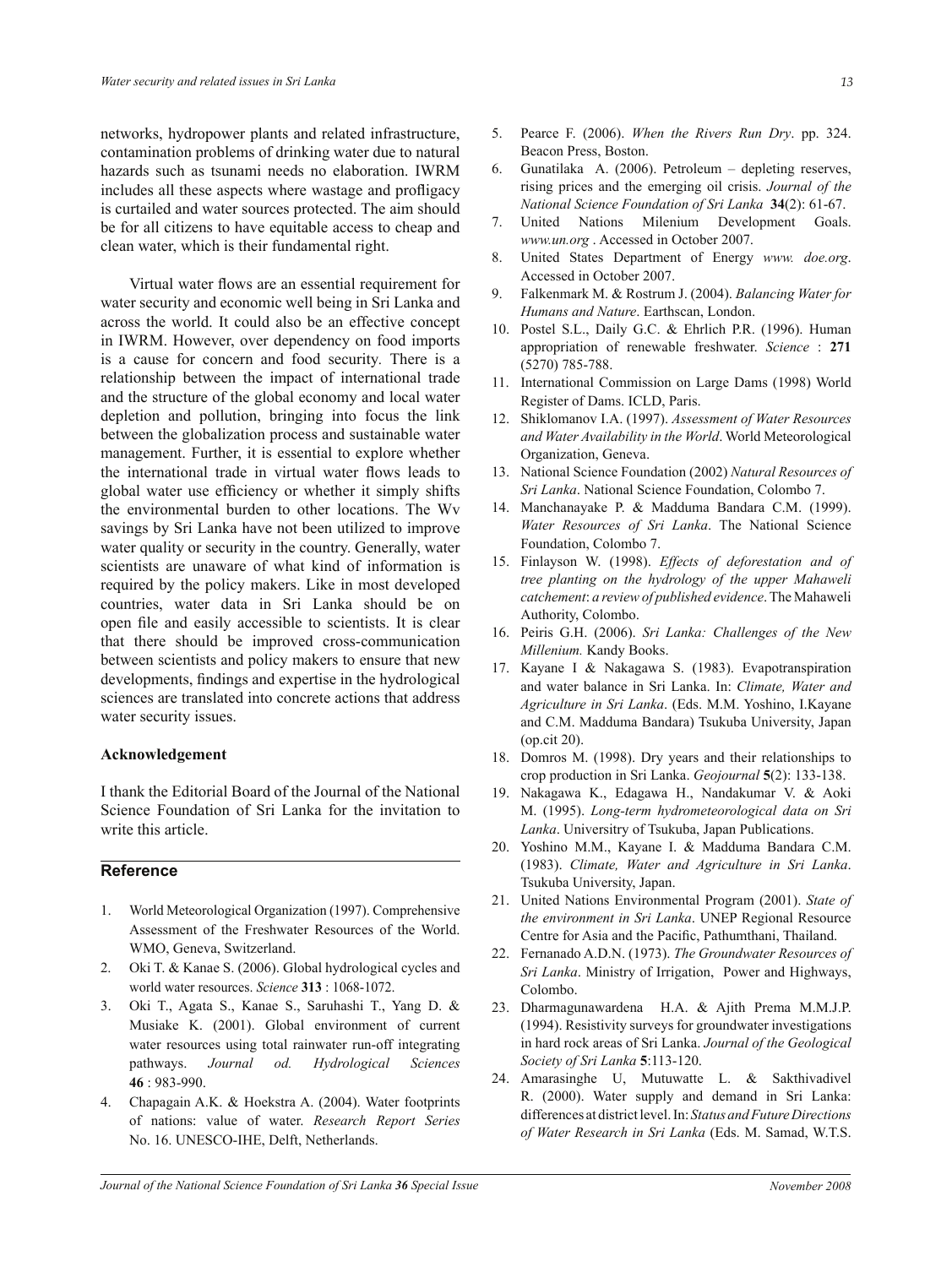Wijesekera & A. Birch) International Water Management Institute, Colombo: pp. 11-28.

- 25. Gleick (1996). Basic water requirements for human activities: meeting basic needs. *Water International* **21**(2): 83-92.
- 26. Falkenmark M., Lundquist J. & Widstrand C. (1989). Macro-scale water scarcity requires micro-scale approaches: aspects of vulnerability in semi-arid development. *Natural Resources Forum* **13**(4): 258-267.
- 27. Suppiah R. (1986). Trends and periodicities in the seasonal rainfall fluctuations of Sri Lanka. *The Indian Geographical Journal* **61**(2) :1-14.
- 28. Suppiah R. (1996). Spatial and temporal variation in the relationships between the Southern Oscillation phenomenon and the rainfall in Sri Lanka. *International Journal of Climatology* **16**: 1391-140.
- 29. World Bank (2002). Sri Lanka: P*overty Assessment Report* No. 22535. The World Bank, Washington DC.
- 30. Illangasekera T., Tyler S.W., Clement T.P., Villholth K., Perera L., Obeysekera J., Gunatilaka A., Panaboke C.R., Hyndman D.W., Cunningham K.J., Kaluarachchi J., Yeh W-G., Van Genuchten M.T. & Jense K. (2006). Impact of 2004 tsunami on groundwaters in Sri Lanka. *Journal of Water Resources Research* **42**(3): doi 5901.
- 31.Hoekstra A. & Chapagain A.K. (2007). Water footprint of nations: water use by people as a function of their consumption patterns. *Water Resources Management* **21**: 35-48.

#### **Appendix 1**

Some Relevant data for calculating the Wf for Sri Lanka.

Population  $=$  ~18.5 million

Gross National Income = US\$ 1200 per capita (current)

Arable Land Area  $= 883,000$  ha Total Renewable Water Resources (actual) =  $50.00 \text{ Gm}^3/\text{year}$ 

(G= one billion)

Agricultural Water Extraction = 11.87 Gm<sup>3</sup> /yr

Domestic Water Extraction =  $0.25$  Gm<sup>3</sup>/yr

Industrial Water Extraction =  $0.25$  Gm<sup>3</sup>/yr

Total Water Use  $= 12.37$  Gm<sup>3</sup>/yr

Evapotranspiration  $= 3.98$  mm/day

Domestic Water Withdrawal =  $0.25$  Gm<sup>3</sup>/yr Crop Evapotranspiration =  $21.72$  Gm<sup>3</sup>/yr (internal); 2.29 Gm<sup>3</sup> /yr (external) Industrial Water Withdrawal =  $0.165$  (internal) + 0.009 (external) Gm<sup>3</sup> /yr

Use of foreign or imported water (Gm<sup>3</sup>/yr) a) agricultural products =  $1.32$ ; b) industrial goods =  $0.24$ ; c) re-exports of imported products  $= 0.26$ Consumption of Domestic Water (internal Wf) =  $14m^3/cap/yr$ Consumption of Agricultural Products  $(internal Wf) = 1185 m<sup>3</sup>/cap/yr$  $(external WF) = 72 m<sup>3</sup>/cap/yr$ 

Consumption of Industrial Water  $(internal Wf) = 9 m<sup>3</sup>/cap/yr$  $(external WF) = 13 m<sup>3</sup>/cap/yr$ Average Wf  $= 1293 \text{ m}^3/\text{cap/yr}$ 

Total Renewable Water = 50.00 Gm<sup>3</sup>/yr (~2,592 m<sup>3</sup>/capita/yr). Total Internal  $Wf = 22.13$  Gm<sup>3</sup>/yr Total External  $Wf = 1.56$  Gm<sup>3</sup>/yr Total  $Wf = 23.69$  Gm<sup>3</sup>/yr Water Scarcity (Wsc) = 47 %; Water Self-Sufficiency (Wss) =  $93\%$ Water Import Deficiency (Wdf) =  $7\%$ 

Water Footprint (Wf) for Sri Lanka

Water Footprint (Wf) = Volume of goods an services consumed by a nation x Virtual Water (Wv) content of all consumed goods and services Total Wf  $(SL) = 23.69$  Gm3/year; Average Wf = 1293 m3/capita/year; Global Average =  $1243 \text{ m}$ 3/capita/year. Note: Data at end of 2001 

Wsc = Total water footprint **:** Total renewable resources in SL. Scarcity can be  $> 100\%$  if a country consumes more than what is domestically available

Virtual Water Flows (Sri Lanka (1997-2001) Gross Wv flows (exports) =  $2640 \text{ Gm}^3/\text{yr}$ (crops  $2381$  + livestock  $46$  + industrial 213) Net Wv flows *(imports)* = 1822 Gm<sup>3</sup> /yr

(crops  $1373$  + livestock  $83$  + industrial 366)

Net Wv imports  $= -818$  Gm<sup>3</sup>/yr (net volume out of SL).

Wy content of some primary crops in Sri Lanka in m<sup>3</sup>/tonne  $(2001)^{31}$ 

| tea          | 10,829 | sorghum    | 4878  |
|--------------|--------|------------|-------|
| cabbage      | 422    | rubber     | 23794 |
| mustard      | 2320   | tomato     | 740   |
| coconut      | 2991   | chillies   | 1624  |
| banana       | 1363   | coffee     | 20543 |
| sugar cane   | 234    | cucumber   | 382   |
| rice         | 3168   | manioc     | 848   |
| aubergene    | 594    | cashew     | 45557 |
| potatoes     | 437    | carrots    | 426   |
| cardamoms    | 41438  | soya       | 3268  |
| mango        | 4210   | cloves     | 45025 |
| onions       | 937    | pineapples | 540   |
| cinnamon     | 28546  | ginger     | 1486  |
| lemons       | 3344   | cocoa      | 20435 |
| oranges      | 7334   | sesame     | 6049  |
| tobacco Leaf | 3363   | pepper     | 7536  |
| groundnuts   | 7120   |            |       |

Total crop water use in Sri Lanka is  $\sim 2.40E + 10$ , which is **~** 0.38% of the total share in global average water use for crop production.